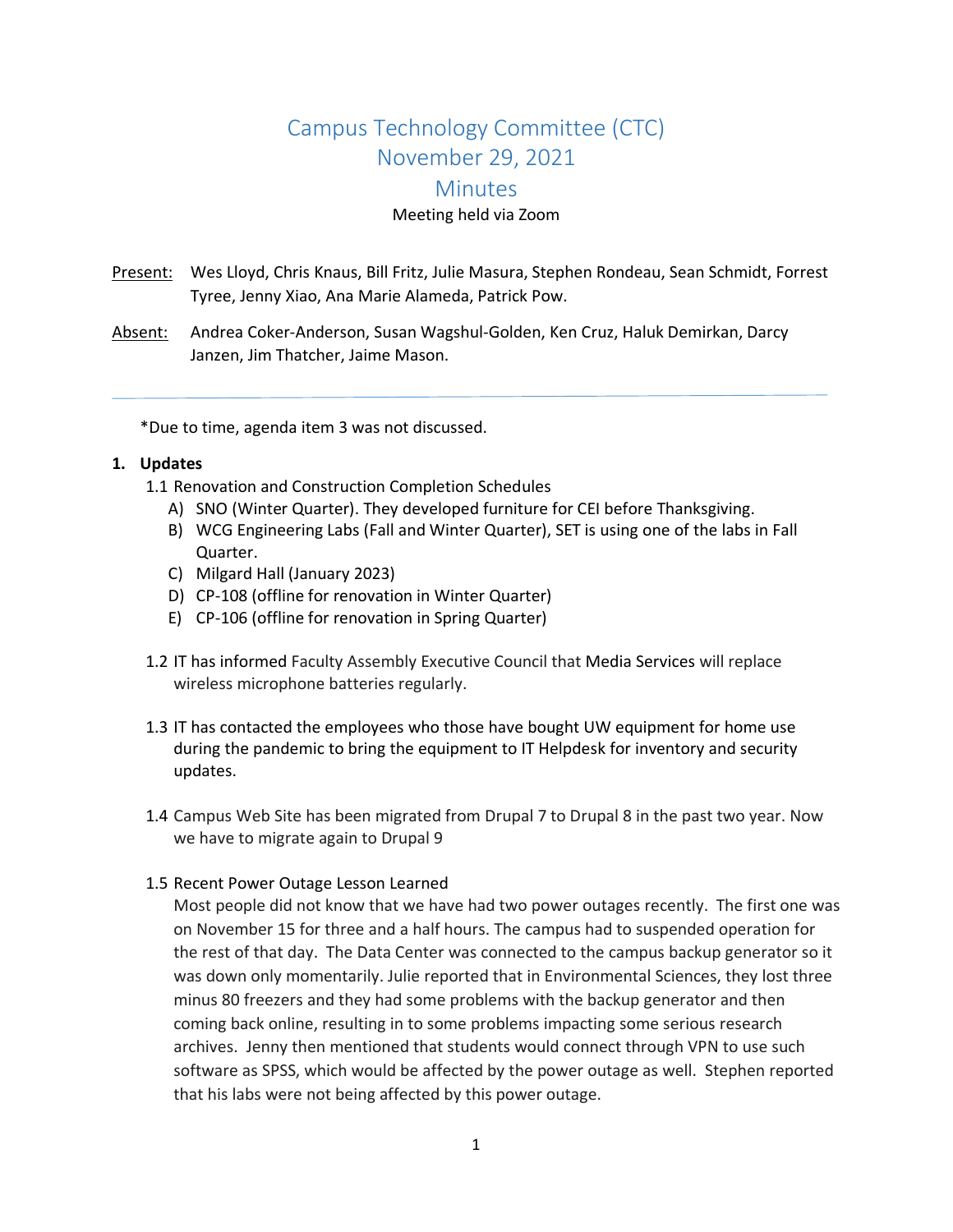What people didn't know was that several IT team members were working along with Seattle UWIT folks throughout the night to bring the network back. We had a big hit that 19 network devices including twelve network switches were broken. Seattle colleagues brought five new network switches around 4:00am to replace the deal ones. By 4:30am, three to four buildings with many classrooms and offices still has no network connection. Patrick worked with Campus Executive to decide right before 5:00am that the Campus will open as usual o November 16. Patrick took the responsibility and the risks if some network switches were not up and running. Thankfully everything was up and running by 7:10am no November 16.

There was another unexpected power outage (for six minutes) on Thanksgiving Day (11/25). So individual IT team members came back to check the classrooms that day. The entire Media Services team also came in early on Monday morning to make sure all the classroom media were working properly. Julie is unaware of any problems regarding this outage.

#### 1.6 Center for Urban Waters Network Connection Has Been Upgraded

Since several Civic Engineering faculty members have their offices in CUW, IT has been requested to upgrade the network speed. Patrick is pleased to report that he was able to negotiate with the ISP to increase from Center for Urban Waters contract of 50/8 to 250/10 (down and up streams). For the time being, it is not necessary to pay more to further increase the network speed. IT will monitor the situation. Patrick received a quote to expand CUW to have synchronous fiber. However, it will be quite expensive for the initial construction and also the monthly fees as well.

# 1.7 Training for Moderators and Panelists of In-Person and Hybrid events in WPH

IT proposed that we have to train all the event moderators and the panelists on how to use microphones and other equipment in WPH. From now on, The Chancellor will not only have her own Update Event (previously called Townhall) for the campus, she will invite other units/ members to host Townhall meetings for the campus. So IT wants to make sure all the Event Moderators and Presenters are well prepared for the meetings. Recently many of the events in WPH are hybrid, with a live audience and also al ive live streams for people to watch and ask questions remotely. Therefore, it created a lot of work for IT to provide at least two technicians to run each of the events. Jenny brought up a question if faculty are using hybrid model in the classroom. Patrick replied that no many, but a few faculty members would ask for help for students to connect to their classes remotely. As the Chair of APCC, Julie brought up a clarification that what we discussed here is hyflex, not hybrid. Julie further emphasized that Administration and Faculty Assembly do not encourage the hyflex model of teaching at UW.

#### 1.8 Husky Card for Building Access

IT will be working with RFI, door access card vendor, to hopefully change from the current way of freeing enter all the exterior building entrances to accessing only by Husky cards.